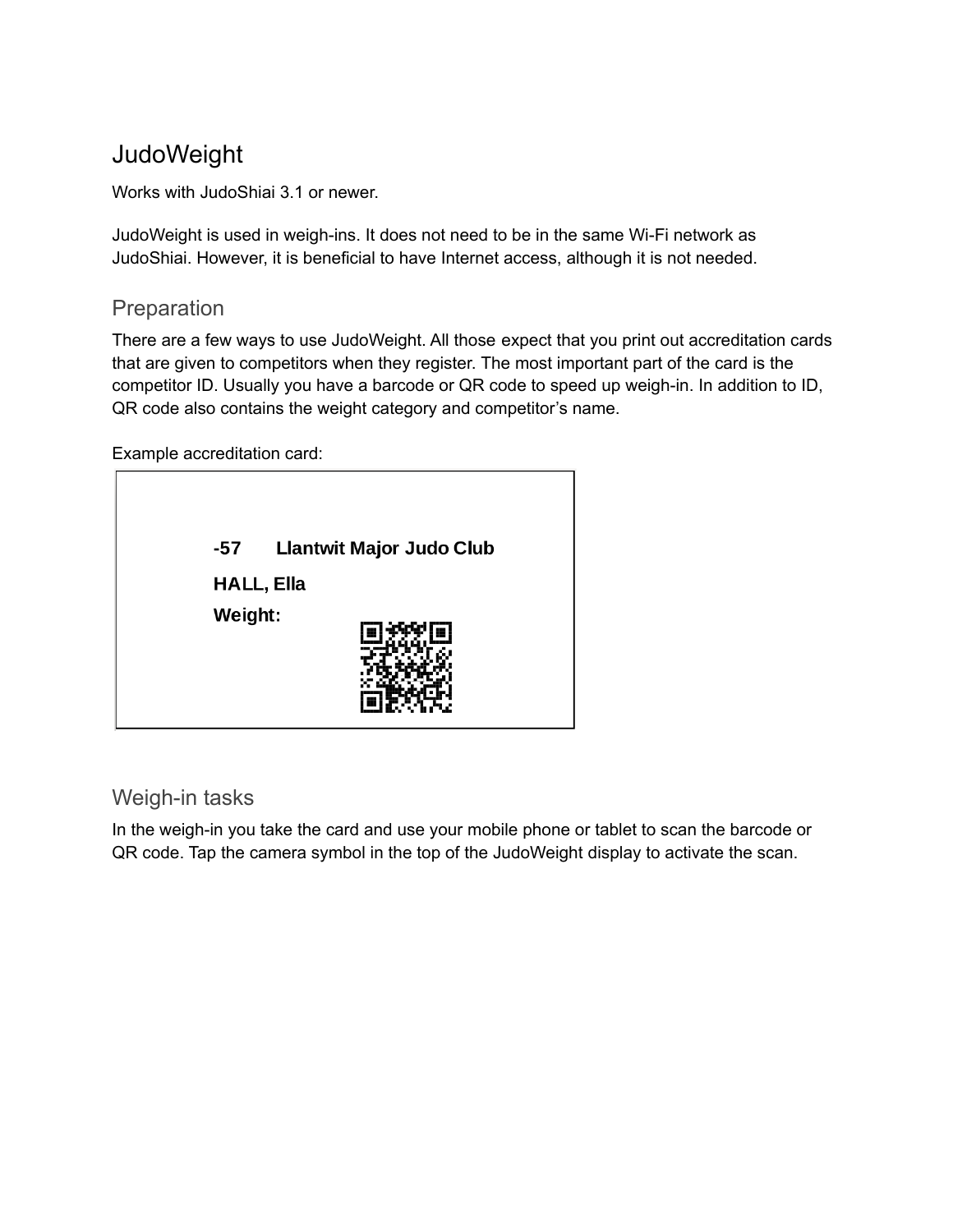

You can also type the ID manually, but then you miss the extra information that is included in the QR code. After selecting the ID you can type in the weight of the competitor.

| 9:26 $\bullet$ $\bullet$ |                        | 24 I |  |
|--------------------------|------------------------|------|--|
| JudoWeight               |                        |      |  |
| ID<br>80                 | Reg. Category<br>$-57$ |      |  |
| Last Name                | <b>First Name</b>      |      |  |
| <b>HALL</b>              | Ella                   |      |  |
| Weight<br>56.0           |                        |      |  |
| <b>SAVE</b>              |                        |      |  |

After saving you will have your first competitor in the database.

| 0.000.000.000.000.000        |                                   |
|------------------------------|-----------------------------------|
| 10:54 单 亟                    | $\widehat{\mathbb{R}}$ . $\Vert$  |
| <b>JudoWeight</b><br>$\circ$ | JudoShiai<br>፧<br>192.168.129.110 |
| Ш                            | <b>SELECT</b>                     |
| -57 HALL, Ella               | 56.0                              |
|                              |                                   |
|                              |                                   |
|                              |                                   |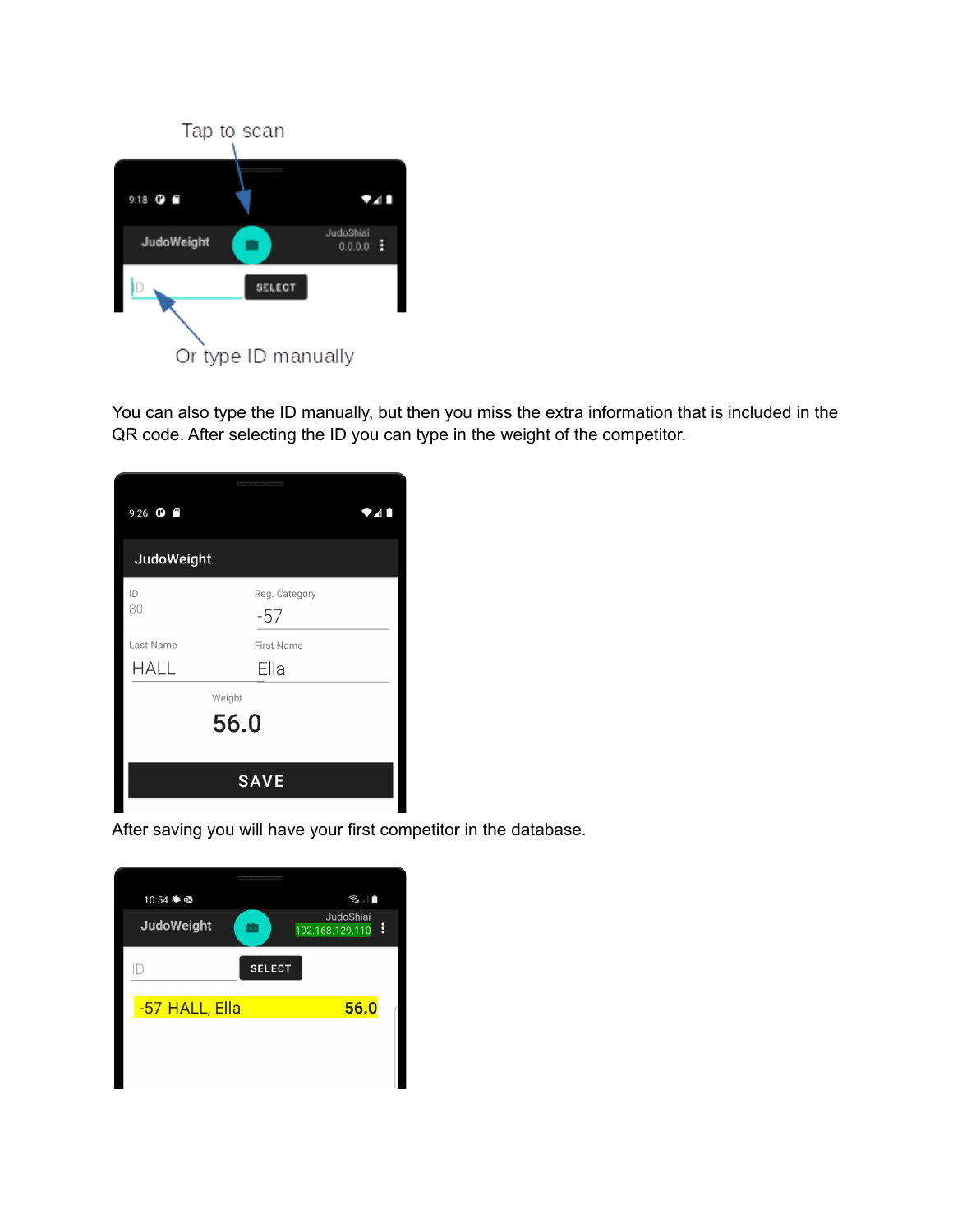Background color of the name indicates the following:

- Yellow: competitor is in the local database, but not yet saved outside of the phone.
- Red: weight is not set.
- Green: competitor data has been sent to JudoShiai or is saved to a file. Entries can be deleted.

After a few competitors you will have a list of them:



#### New competitor

There may be a late registrant who doesn't have an accreditation card or ID. To add him/her select *New competitor* from the menu. Fill in the form and tap Save. Note that the ID in the form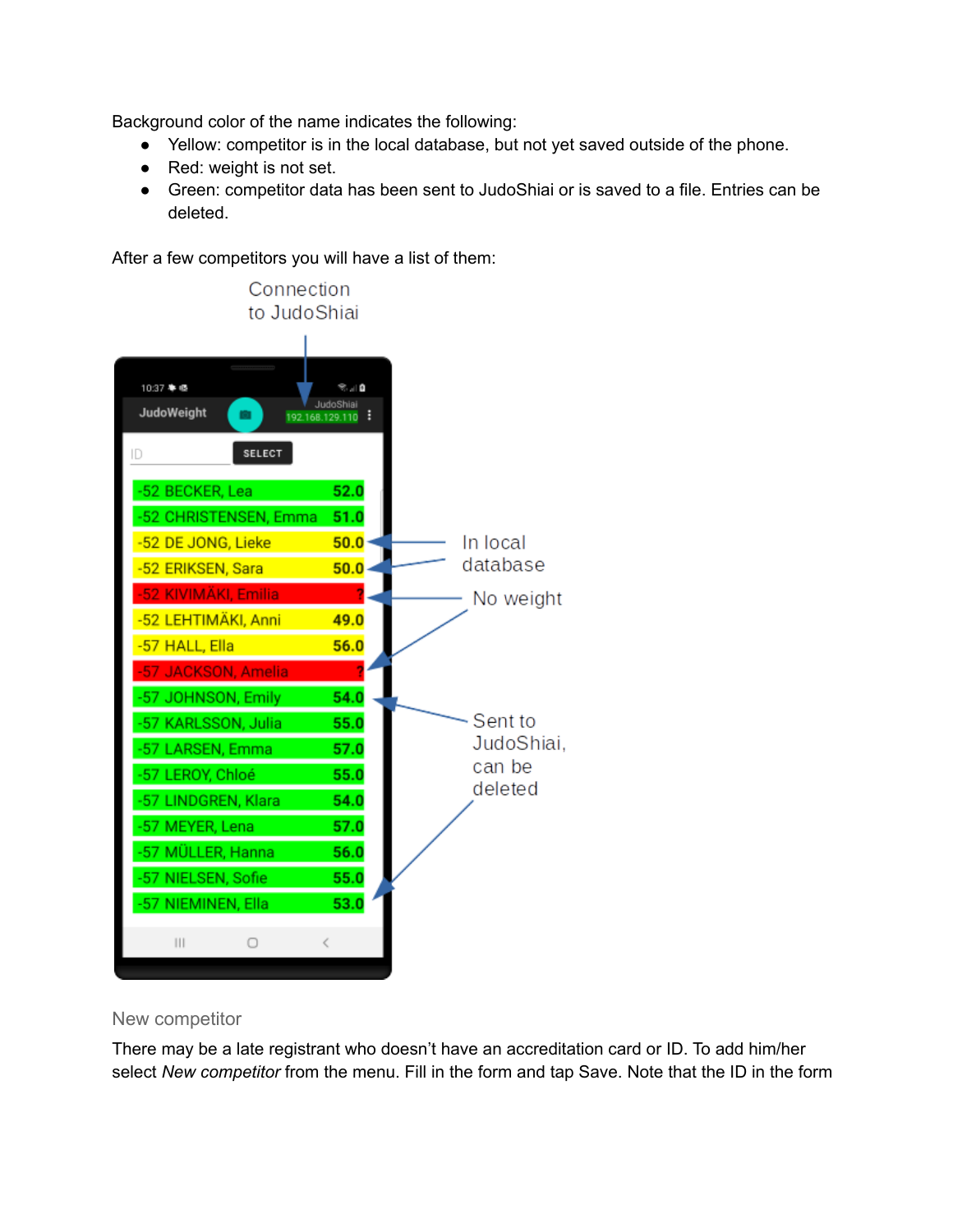is not the internal ID visible in accreditation cards but an optional external ID like club membership number.

NOTE: Menu command *Send to JudoShiai* does not add new competitors! You must save a file and import it to JudoShiai. This is to ensure the JudoShiai operator has full control what is happening.

| 9:48 <b>O</b>     |                   | 41 |  |  |
|-------------------|-------------------|----|--|--|
| <b>JudoWeight</b> |                   |    |  |  |
| New Competitor    |                   |    |  |  |
| Last Name         | <b>First Name</b> |    |  |  |
| Smith             | Joe               |    |  |  |
| Year of Birth     | Grade             |    |  |  |
| 1996              | 1.dan             |    |  |  |
| Club              | Country           |    |  |  |
| Ippon Club        | GBR               |    |  |  |
| Reg. Category     | Weight            |    |  |  |
| -66               | 65.80             |    |  |  |
| ID                | Gender:           |    |  |  |
|                   | Male              |    |  |  |
|                   |                   |    |  |  |
|                   | <b>SAVE</b>       |    |  |  |
|                   |                   |    |  |  |
|                   |                   |    |  |  |
|                   |                   |    |  |  |
|                   |                   |    |  |  |
|                   |                   |    |  |  |
|                   |                   |    |  |  |
|                   |                   |    |  |  |

## Send data to JudoShiai

Now you want to send the weights to JudoShiai. There are three options available in the menu: *Send*, *Send to JudoShiai (Wi-Fi)*, and *Save to File*.

#### Send

Menu *Send* command opens other applications that can be used to send text. Most important is Mail. Select that, add a recipient's address, and tap send. Recipient will see a mail containing JSON text. The text should be copied to a text file that can be imported to JudoShiai.